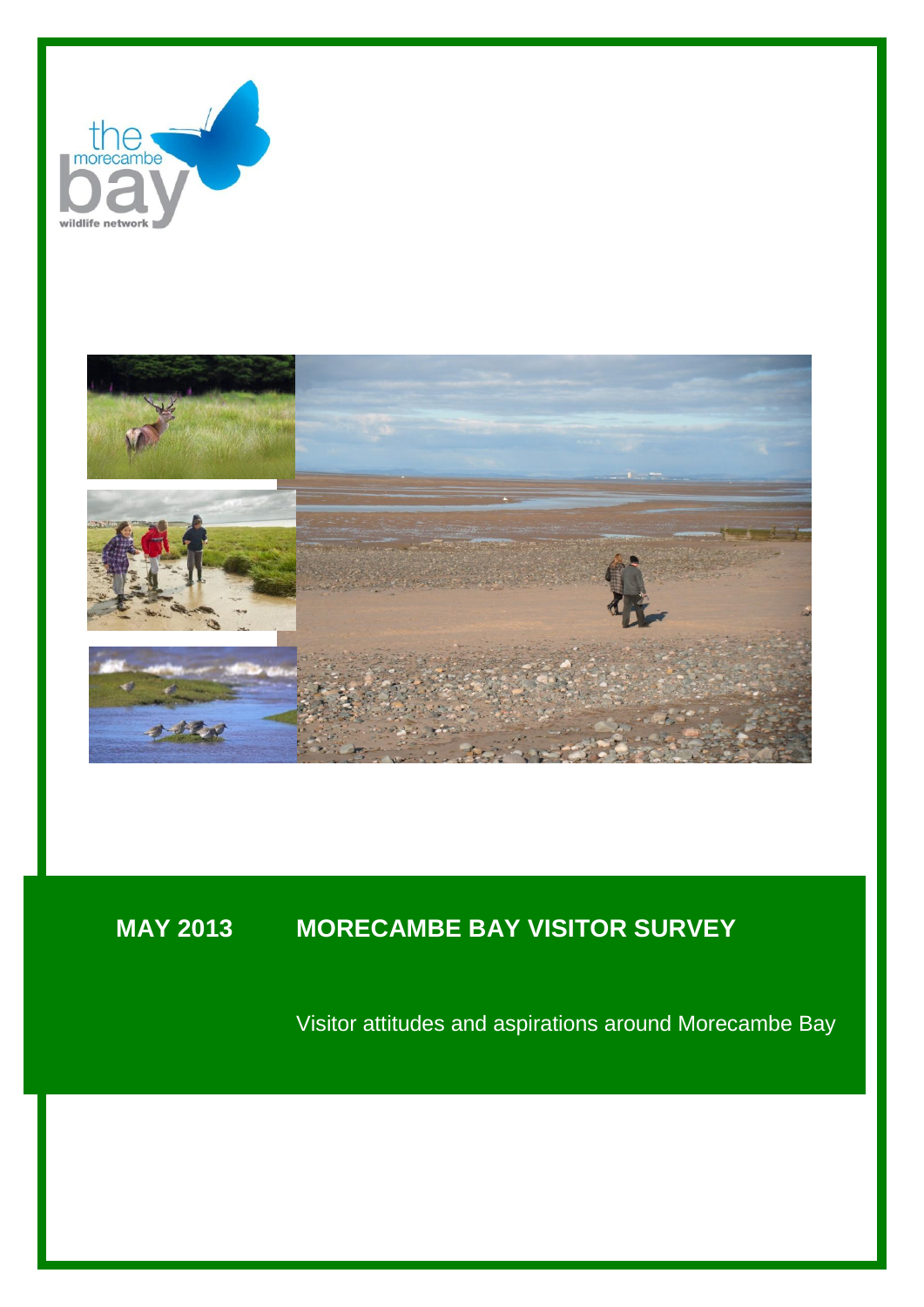# **Key Findings**

# "

# *We love the Bay area as it is peaceful and not too many people know*

*about it.*

*Survey respondent, Sept 2012*

,,

## **Visitor Profiles**

40% of visitors are on a day trip from home.

36% were staying overnight around Morecambe Bay.

85% are very likely to visit again.

46% were on a return visit.

57% were visiting from parts of Lancashire and Cumbria, with a further 13% visiting from other parts of the North West region. 1% of visitors were from overseas.

53% were over 55 years old.

52% visited the area with their partner or spouse.

Almost 80% of people use their own motor vehicle to travel to the area.

#### **Activities and areas of interest**

The most popular reasons people gave for visiting the area was for its beautiful scenery and its peace, quiet and tranquility (68% and 57% of visitors respectively).

The most popular activities people did whilst in the area was sightseeing/looking at the scenery (64%), eating out (63%) and walking more than 2 miles (55%).

Just over 70% said they would like to explore the area using all accessible routes and car free routes. 85% said they would like to explore the area using self guided walking itineraries.

88% of visitors agreed that the area was good for walking and cycling and 86% agreed it was good for outdoor activities

#### **Nature Tourism**

More than half the people visited, or planned to visit, places that they considered to be a nature attraction/area (55%). The most common reason for visiting these was for the beautiful scenery and landscape.

83% agreed that the area was good for wildlife watching.

94% agreed that Morecambe Bay was good for nature and scenery (with 73% strongly agreeing).

Almost 90% of respondents are interested in visiting places where they can see and/or experience wildlife. However only 55% visited a nature attraction or nature rich place on their visit.

Red deer, birds and otters are the most popular wildlife that people would like to see. More than 80% said they'd like to visit places where they could see them.

77% of visitors were aware of Arnside and Silverdale Area of Outstanding Natural Beauty and 71% had visited.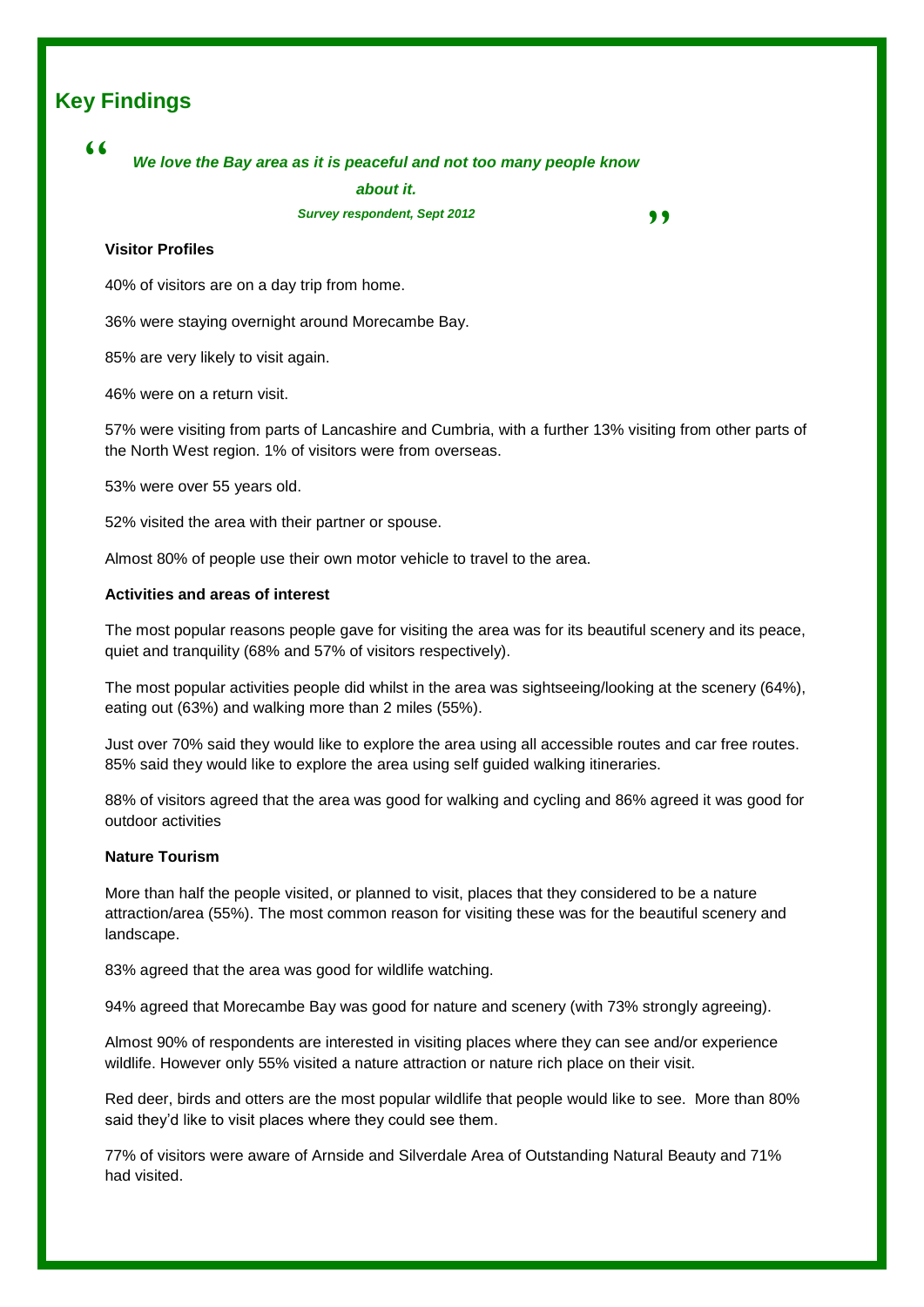## **Cultural/historic Tourism**

Just over 40% of people visited, or planned to visit a cultural or historic attraction.

The main reason for visiting such attractions was to learn about the area's history. Over half the people visiting them went there due to their lovely landscape setting and to walk in their gardens and grounds also.

70% of visitors agreed that the area was good for culture and heritage (with 30% strongly agreeing).

#### **Expenditure**

The average visitor spend was £72 per day. The average day tripper spend was £33 per day. The average overnight stay spent £107 per day. For overnight stays, the average cost of accommodation was £57 and the average spend on other goods/services was £50 per day.

The highest single area of spend for all visitors was for food and drink. Almost % of respondents spent on this activity with an average spend of £19 per day. In addition to this, 72% of people agreed that the area had excellent places to eat and drink.

Of those surveyed 70% agreed that Morecambe Bay offers good value for money.

### **Perceptions and attitudes to Morecambe Bay**

90% of visitors rated their overall experience as good or very good.

95% of visitors were likely or very likely to visit the area again.

85% agreed that they had had a warm welcome at places around the area.

### **Accommodation choice**

Most people chose to stay in serviced accommodation, including hotels, guesthouses and B&Bs (34%) with just over 20% staying in self catering accommodation.

The average length of stay for overnight trips was 4.6 nights.

# **Summary of Conclusions and Recommendations**

Visitors value the Morecambe Bay area for its scenic beauty, the opportunities for quiet enjoyment of the landscape, its nature and wildlife, and its cultural and historic interest. These qualities strongly underpin its attraction as a visitor destination.

There is a loyal market with a strong interest in outdoor activities.

Visitors to Morecambe Bay add value to the local economy. The largest area of spend, excluding accommodation, is on food and drink with a significant proportion of visitors eating and drinking out whilst visiting the area.

All types of visitors support the local economy whilst here. Visitors who stay the longest and spend the most are interested in activities linked to both the natural and cultural/historic interest of the area. Nature providers should connect with businesses, historic/cultural providers and tourism bodies to promote the nature interest alongside these.

Promoting the area's nature attractions and nature rich areas along with the range of other things to do, places to explore and enjoy, eat and stay will help visitors plan for longer breaks and stays in the area and increase the value of the visitor economy.